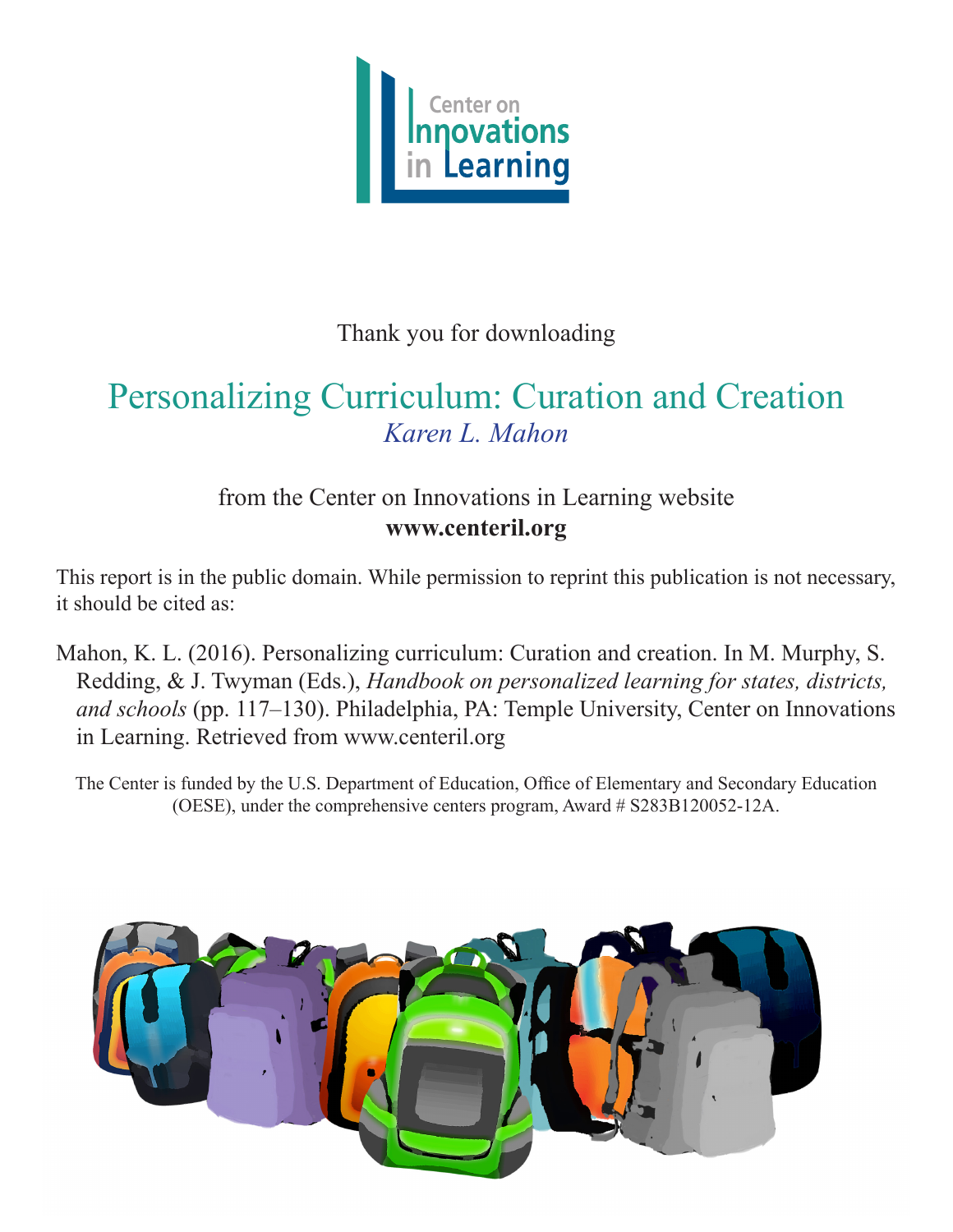**III. Teaching and Technology in Support of Personalized Learning**

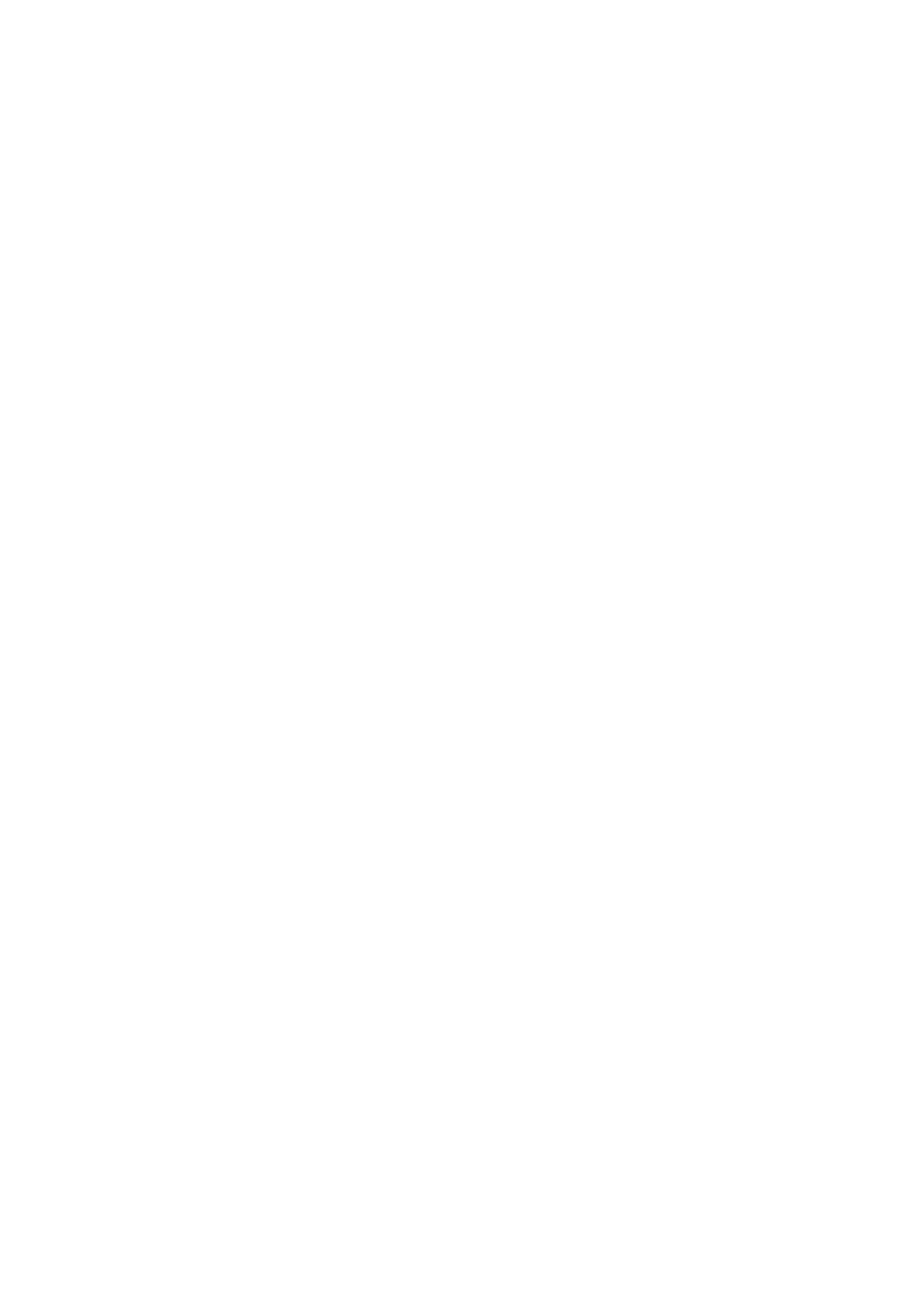# **Personalizing Curriculum: Curation and Creation**

# *Karen L. Mahon*

A personalized curriculum is one that has been crafted to provide students with individualized learning opportunities. As the use of personalization strategies has become more popular, the challenges of curating (i.e., selecting) and creating personalized curriculum resources have come to the fore. In particular, there is no systematic method by which educators learn to select and create curriculum resources that support personalized instruction. This has led to widespread confusion about what personalized instruction is and is not and has produced wide variety in what educators are applying in the name of personalized curriculum.

This chapter endeavors to provide a roadmap for educators who are selecting and creating resources for personalizing curriculum. The chapter is presented in two parts: first, descriptions of the best practices and discouraged practices for personalization are presented; second, the research base that determines whether a practice is recommended or discouraged are discussed.

# **Best Practices in Proven Methods of Personalization**

The first section of this chapter focuses on personalization methods that have demonstrated a positive impact on student learning outcomes in the educational research literature. These practices are recommended to be included in instruction and in the resources that are selected or created in order to personalize instruction. Recommended methods include goal setting, feedback, periodic formative assessment, deliberate practice, and peer tutoring.

# **Goal Setting**

Goal setting entails describing and defining the learning outcomes that an individual student should achieve on completion of an activity, module, or other unit of curriculum. Goals typically include not only the level of achievement to be reached but also the amount of time in which the achievement should be accomplished. According to Locke and Latham (1990), goals inform individuals "as to what type or level of performance is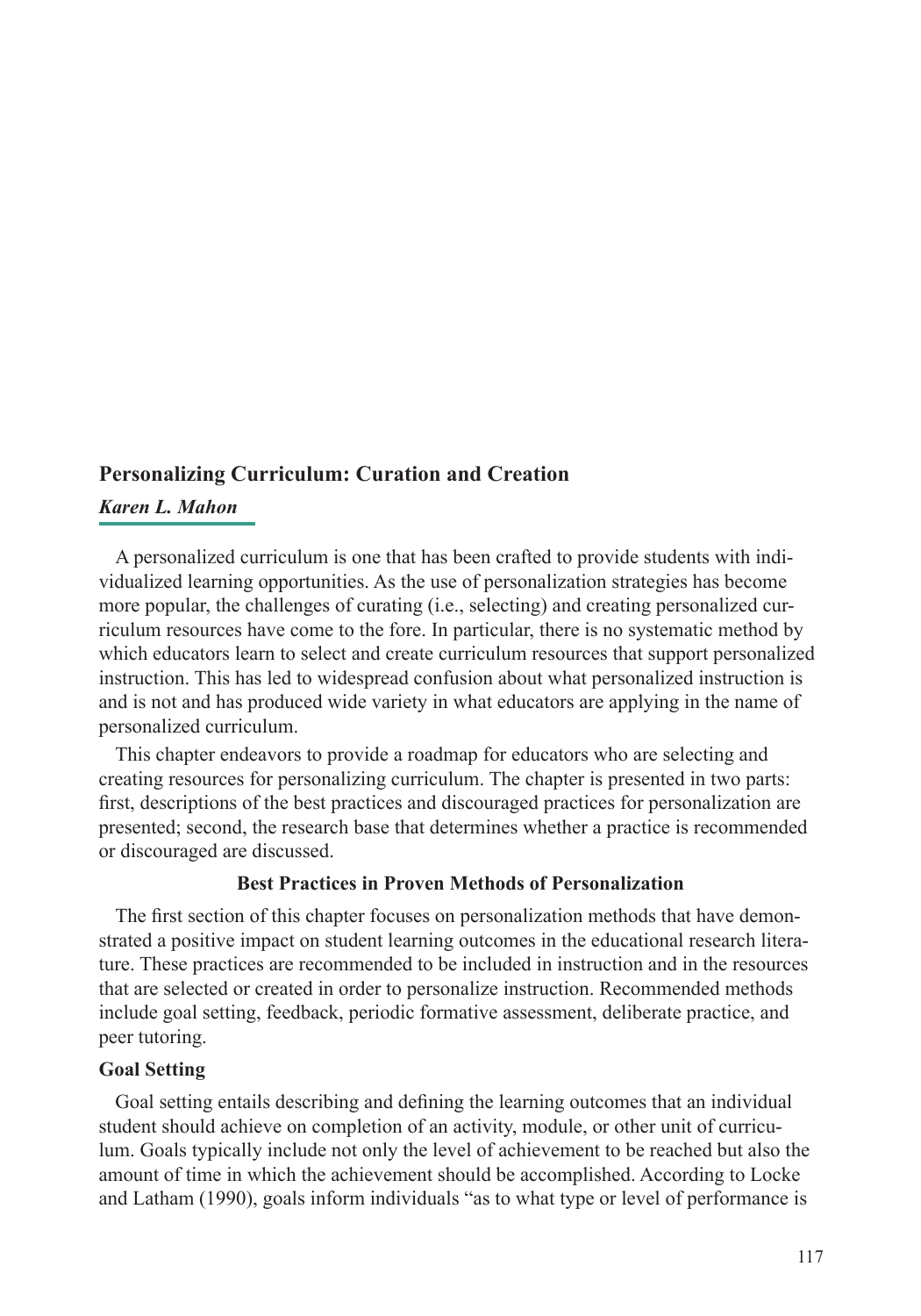to be attained so that they can direct and evaluate their actions and efforts accordingly" (p. 23). Furthermore, Locke and Latham suggest that goals regulate action, explain the nature of the link between the past and the future, and assume that human goals are directed by intentions.

Performance goals should be specific, so that teacher and student have a shared understanding of the expectation, and they should be challenging relative to a student's current

repertoire. Goals are likely to be very effective as a personalization strategy when cast in terms of "personal best" targets for individual learners. Personal best targets are especially positive because they give the learner the opportunity to compete only with herself, improving on her own

*Performance goals should be specific, so that teacher and student have a shared understanding of the expectation...*

previous performance, not with peers who may have higher skill levels. Goal setting need not be collaborative between teacher and student; effective teachers should set appropriately challenging goals that are personalized for individual learners and then arrange the learning environment to help learners achieve those goals.

Some digital resources evaluate performance and set a goal automatically and is a feature to look for when selecting products. When using a resource—high tech or low tech—that does not provide a goal, administering a pretest and setting a performance goal for the learner to achieve is recommended. Evaluate a student's current performance relative to mastery, then set an appropriate and achievable, yet challenging, goal that is an appropriate "personal best," given the student's current level.

#### **Feedback**

Feedback is information that a learner receives about his performance. Locke and Latham (1990) state that feedback allows learners "to set reasonable goals and to track their performance in relation to their goals so that adjustments in effort, direction, and even strategy can be made as needed" (p. 23). The rule of thumb for feedback is that it should be specific, immediate, and frequent. When feedback is specific, it includes statements such as, "You did a great job adding numbers today" instead of the more general and vague, "Great job." In the former case, the learner gets information about what, precisely, he did well. In the latter case, the lack of specificity leaves the feedback open to interpretation, thereby leaving the learner unsure of what he should be doing more of (or less of, in the case of corrective feedback) going forward.

The more immediately feedback is given following a response, the more closely the learner will associate the feedback with the task and be able to recognize clearly what she did that earned that feedback. "The way you pronounced the word 'thorough' wasn't quite right. Let's try again" immediately following the learner's speaking the word aloud is more informative than the same statement three hours after the reading aloud took place. The feedback is more easily assimilated if the recipient does not have to struggle to remember the performance that is named, particularly if the learner made a mistake. Giving immediate feedback does not mean that *every response* must be followed by immediate feedback. It just means that when feedback is given, it should follow the target response as closely in time as possible.

Finally, feedback should be delivered frequently. Frequent feedback lets learners know how successfully they are moving toward their goals as they progress. This is especially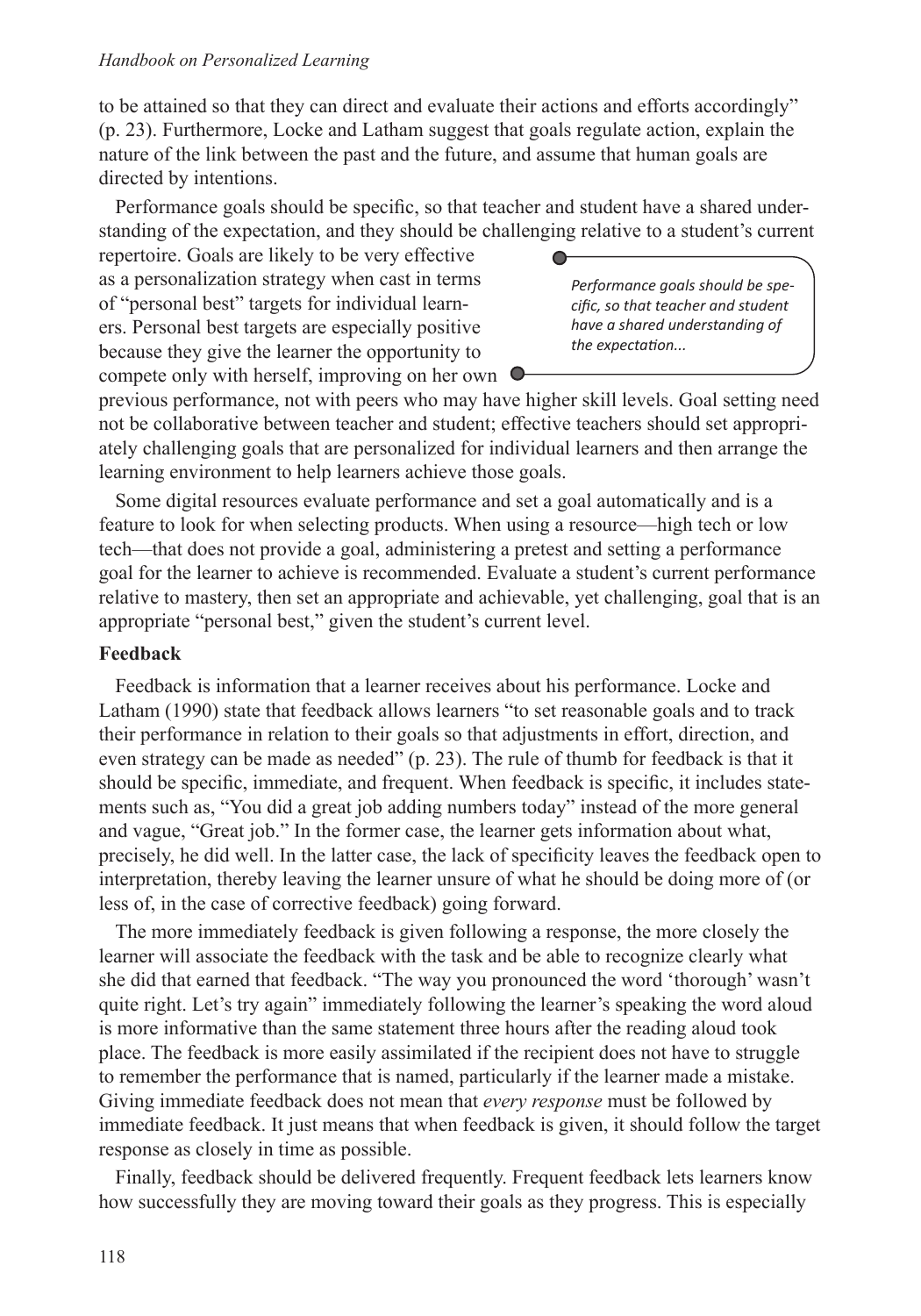critical for learners who make errors; as they work to correct their errors, frequent feedback to shape their performance in the direction of mastery not only helps with accuracy, but it also helps keep them motivated.

When selecting digital products, test drive them to make sure that feedback for correct answers and errors is included. The higher quality instructional products will have feedback. If a digital product does not have embedded feedback or if a low-tech product has been utilized, the feedback will need to come from the teacher. Using feedback to personalize instruction for individual learners comes naturally to most teachers, without any special effort, but teachers may also build in places in the curriculum materials where students are prompted to ask for feedback. As long as the feedback is specific, it is automatically personalized for the learner because individual learners, compared with one another, do different things well and make different mistakes. As the teacher observes her students, she will likely see that the struggling learners need more frequent feedback, both to correct their errors and to help keep them motivated by pointing out what they are doing correctly. One of the keys in personalizing instruction with feedback is to be careful not to forget to give feedback to the more successful learners as well because often they are overlooked in favor of the students who require more support. In general, the goals are to keep feedback specific and immediate for all learners and to vary the frequency of the feedback depending on individual learner needs.

#### **Periodic Formative Assessment**

Periodic formative assessment includes regular and planned checks of progress toward the student performance goals set out for the curriculum. Formative assessment does not change student grades; it is not "testing." Conversely, it is intended to provide feedback to the teacher about which content the student is mastering and which content the student may be misunderstanding so that corrections can be made quickly. With formative assessment data, the teacher (or digital program) is able to make adjustments to the curriculum path, introducing remediation to clear up any difficulties the individual student may have with the content, speeding up the pace of the content or slowing it down. Thus, the student experiences personalized interventions as the curriculum path changes to meet his individual needs, whether designed by a teacher or a software algorithm.

One important benefit of ongoing formative assessment that is included in digital instruction is that it automatically adapts difficulty levels, depending on the learner's performance. This happens on the fly, without the learner or an adult needing to change settings in the program. The key to this is the automatic piece, regardless of whether it is used in online curriculum, computer-based software, or mobile apps running on a device. On a response-by-response basis, the curriculum adjusts its level of difficulty to what is most appropriate for the individual learner based on the pattern of responses produced by that learner. The algorithms that the curriculum uses to make branching and looping decisions can vary. Some curricula adjust based on a single user response. Others adjust the curriculum path based on a moving window of responses: an example is a program that is always looking at the five most recent responses and adjusting on that basis. The best algorithms look not only at correct responses (i.e., "hits") and errors (i.e., "misses") but also at "correct rejects" (i.e., what answer options a learner rejects when she makes a correct response) and "false alarms" (i.e., the answer option that a learner chooses, erroneously, when she makes a mistake). The more sophisticated the performance tracking in a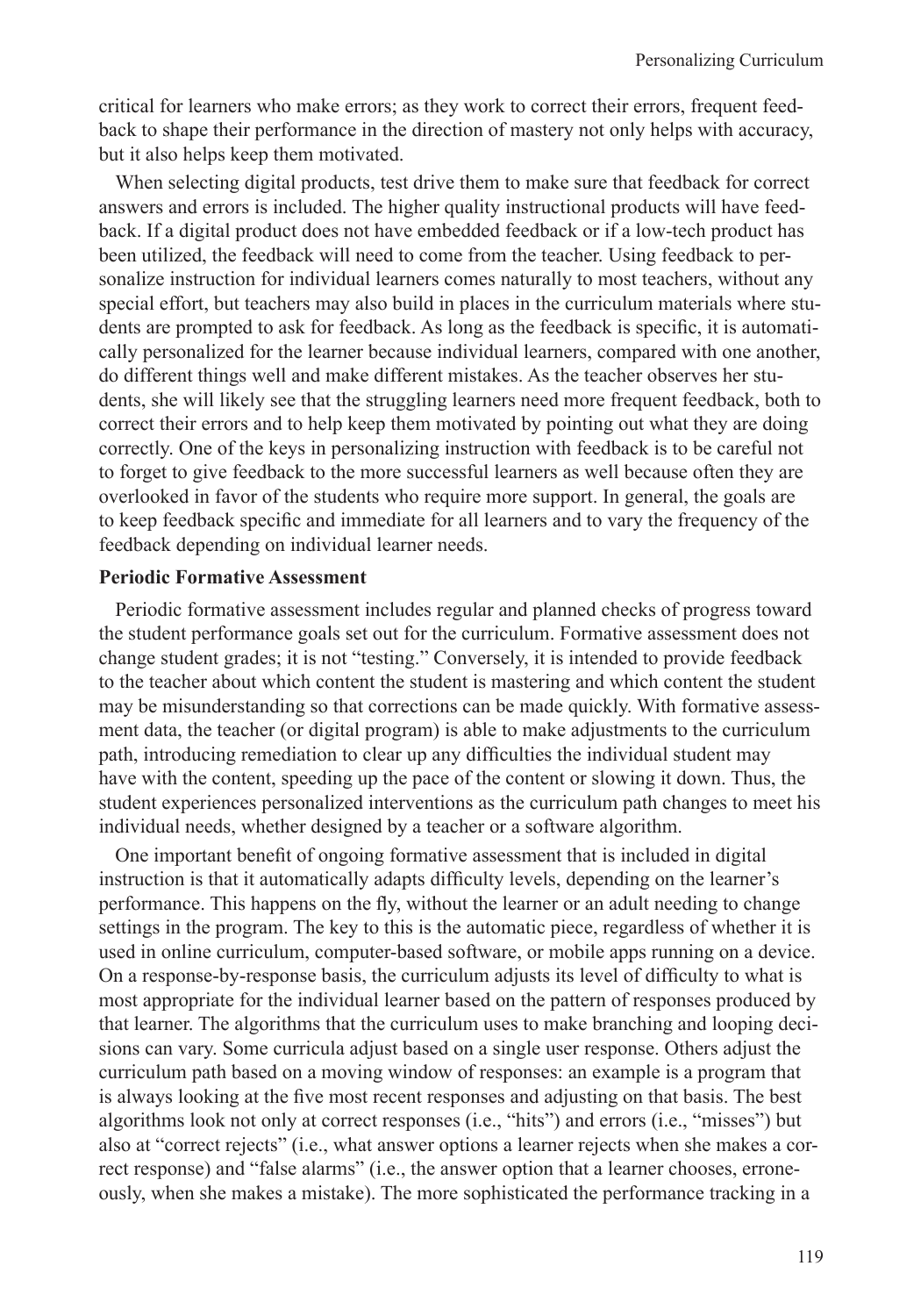program, the more sensitive that program can be in adjusting to particular student learning needs.

These adjusting levels of difficulty are, effectively, ongoing formative assessment. Adapting levels of difficulty in digital instruction provides the same tailoring opportunity that a teacher has when using feedback from formative assessment. Just as a teacher makes adjustments to a curriculum based on formative assessment data, so too does a digital program make adjustments to its curriculum based on the student performance data that it collects. The difference is that a digital program, when being used *simultaneously* by multiple students, can make different personalized adjustments for each student *simultaneously*. The decision-making algorithms allow the program to take some of the load off of teachers in personalizing instruction, and because digital programs track the history of response patterns (thus giving it a long memory), it can adjust more effectively on the fly than a person can. One can think of this process as the student and program "co-creating" a personalized curriculum path.

Formative assessment and adapting levels of difficulty allow teachers to avoid what is known to be least effective for students—a "one size fits all" approach. In the case of digital resources, every interaction the student has with the curriculum is recorded, typically, and some programs have the capability to adapt levels of difficulty automatically, as described earlier. It is recommended that instructional digital resources are selected that

do have that capability. Be mindful that programs that have adapting levels of difficulty are more expensive to make; developers have to put more time and effort into designing different curriculum paths and decision-making algorithms that allow the adapting to occur. A program that can

*Formative assessment and adapting levels of difficulty allow teachers to avoid what is known to be least effective for students a "one size fits all" approach.*

automatically personalize to an individual students' needs is more complex than a program that has a linear path through the same set of 50 questions, for example.

In the case of using low-tech approaches, teachers should consider embedding formative assessment opportunities into their lesson plans. This can be done in numerous ways, from technology-enhanced formative assessment, such as using a student response app that runs on mobile devices (e.g., Socrative, Inc., 2015), to something as low tech as giving students pieces of colored construction paper and asking them to raise the piece of paper that corresponds to the correct answer to a question presented by the teacher. Regardless of the method of data collection, the main point is for teachers to create assessment items that focus on the most critical target performances and to plan when these checks will occur during a learning session or lesson. The goal is to get insight into student progress and for the insight to occur regularly enough to make modifications to instruction and address misunderstandings and errors before they become habits. The formative assessment itself is not what is personalized; rather, the clarification and modification of the curriculum, on a student-by-student basis and in response to the formative assessment, are personalized.

Finally, graphing formative assessment data is recommended. The effectiveness of formative assessment is even greater when both the teacher and learner can see the progress displayed visually. In the case of digital solutions, look for products that include graphing and visual display. When creating curricula, teachers can include this opportunity to graph progress at regular intervals.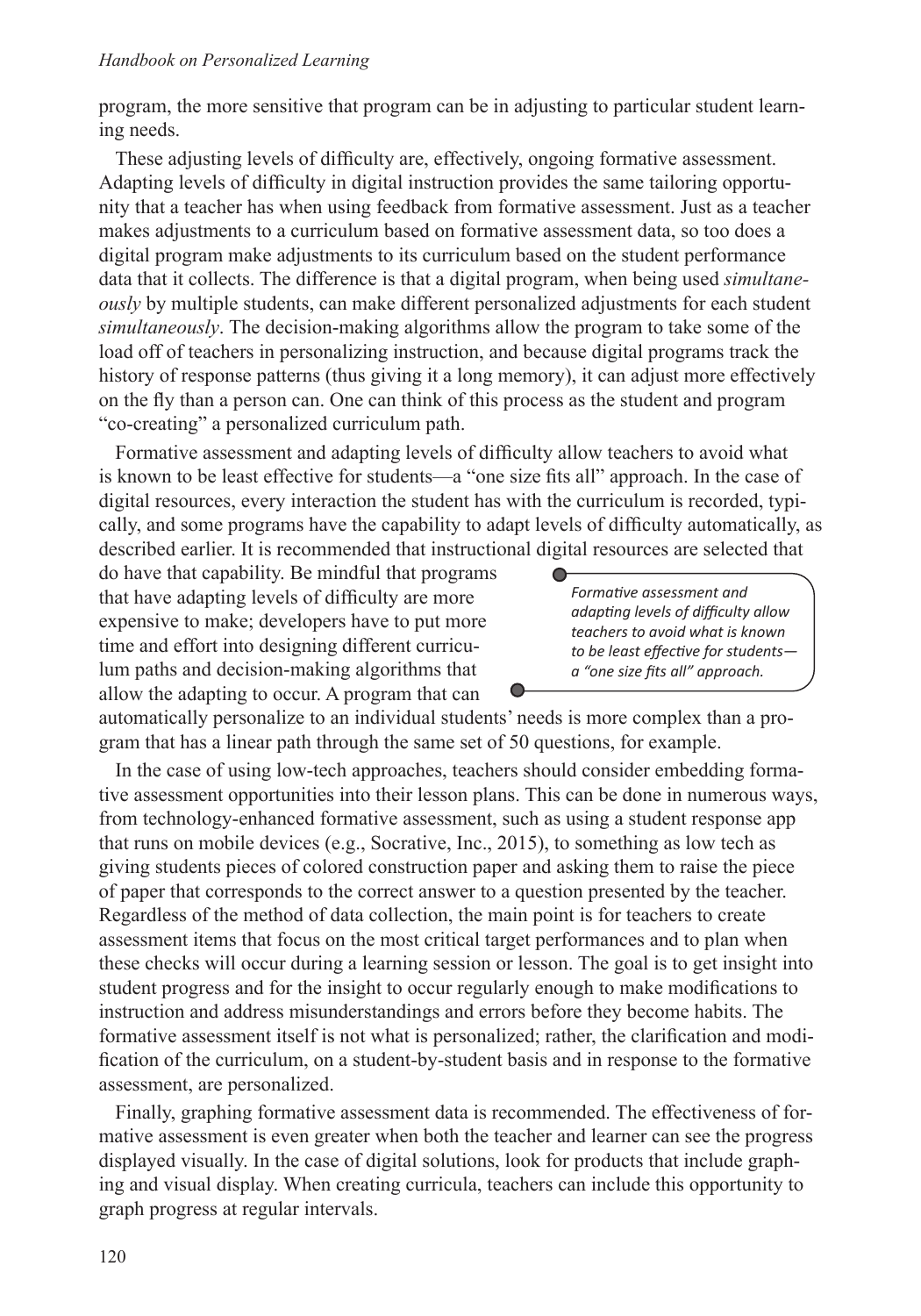# **Deliberate Practice**

Deliberate practice is the arrangement of many opportunities for active responding in a period of instruction. Unlike "time on task," which comprises all time—both active and passive—spent in the presence of a task, deliberate practice focuses intentionally on the active responding and the opportunities created to encourage active responding. Examples of active responding include "behaviors such as writing, oral reading, academic talk, asking questions, answering questions, and motor behaviors involved in participating in academic games or tasks" (Greenwood, Delquadri, & Hall, 1984, p. 65). Increasing active responding through deliberate practice also increases the likelihood that students will pay attention and stay on task.

Deliberate practice is not simply "drill and practice" but rather relies on the inclusion of feedback and established performance criteria. A student responds actively, and immediate feedback is given about the correctness of the response, which allows the student to modify her next response, if necessary. The greater the number of opportunities to respond actively in a period of academic instruction, get feedback, and respond again incorporating that feedback, the faster an individual student will achieve mastery performance.

Think of the example of a student learning to play the piano. Imagine that the student engages in deliberate practice for an hour a day, making, perhaps, hundreds of keystrokes and getting feedback from a teacher. A student in that scenario will make much more progress, much more quickly, toward playing the piano with competency than a student who may spend an hour a day *listening* to piano music but only performing a handful of active keystrokes.

Whether choosing a high- or low-tech resource, the key is to select materials that provide numerous opportunities for learners to respond actively to the materials within a fixed period of time. Many digital programs include a timed component wherein learners must not only respond actively but must also do it quickly (i.e., building fluency) but other digital programs and all low-tech activities do not. The most critical aspect in choosing resources is to select those that have many response opportunities; a teacher can easily add her own timing component to any activity with a simple stopwatch. If the teacher is adding a timing component while working with a group of learners, it is important to remember that each learner can work on a different skill simultaneously; only the timing need be shared. Do not underestimate the utility of even a simple printed worksheet that has many problems on it, each requiring an active student response. Something simple and low tech like this can be more effective than the slickest digital tool that has limited active response opportunities and consists primarily of passive presentation of material.

When you are encouraging students to make many active responses quickly and start to see mistakes in accuracy, have them slow down. This is part of the personalization piece. When students have opportunities for active responding, focus on building accuracy first and then on getting faster. Different students will progress at different rates, but a focus on deliberate practice will facilitate progress toward mastery.

# **Peer Tutoring**

Peer tutoring is the pairing of students to work together during the course of study. Peer tutoring is often implemented with more skilled learners tutoring less skilled and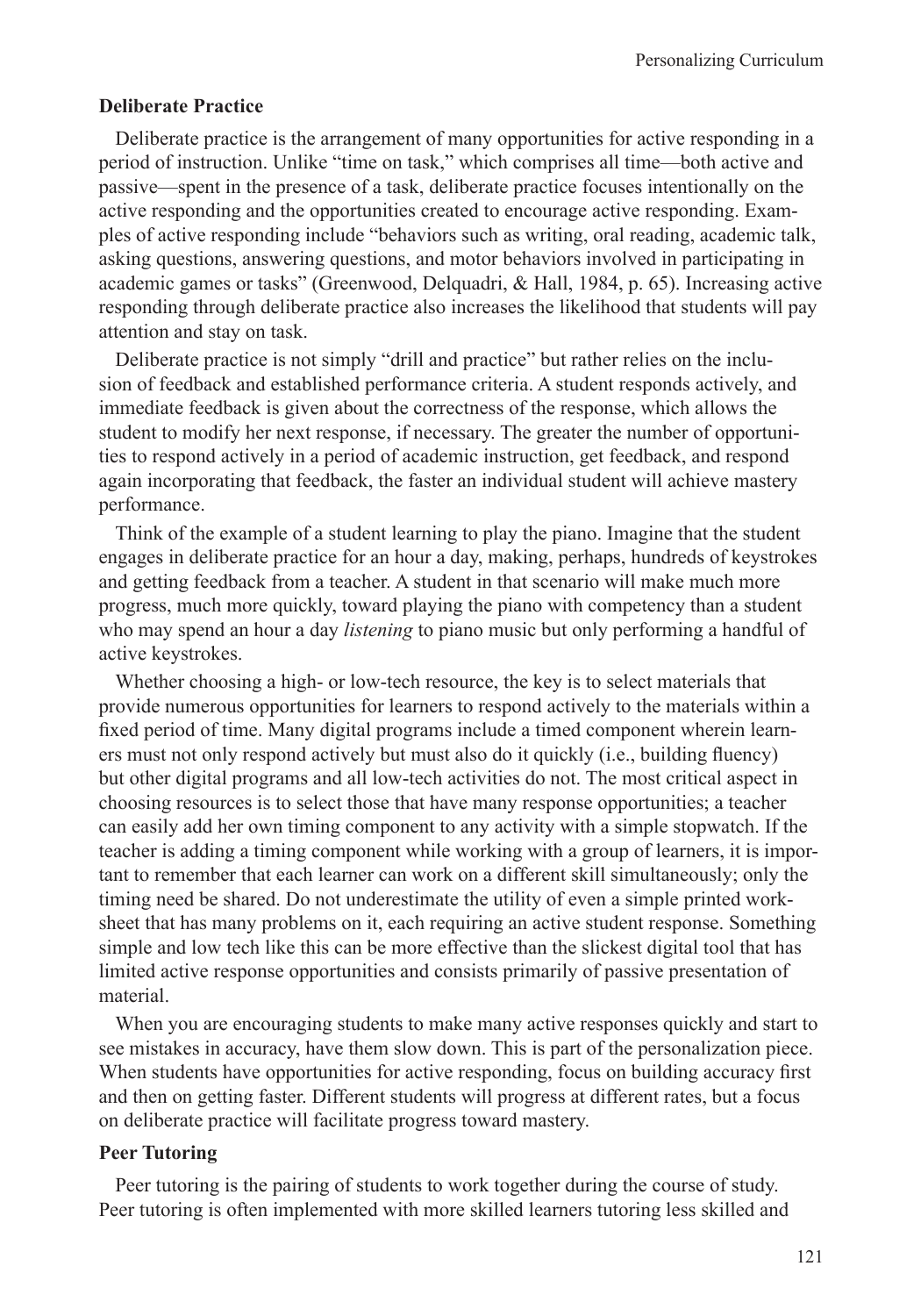struggling learners, but it is thought that one of the main reasons that peer tutoring works so well is that "it is an excellent method to teach students to become their own teachers" (Hattie, 2009, p. 186).

One type of peer tutoring implementation is classwide peer tutoring (CWPT), in which all students in a classroom are organized into tutor–learner pairs. Used to ensure that all students are actively engaged during academic instruction, CWPT increases students' opportunities for deliberate practice. Peer tutoring can be used for personalizing the experience of both students who have been paired; the challenges for and responsibilities of each student in the dyad will be different, depending on the skills and abilities of each learner. For example, if Katie is paired with a more skilled learner, the level of challenge for her will be raised, but she will have a student mentor to help her achieve progress. Conversely, if Katie is paired with a less skilled learner, then she will be the mentor; her challenge, then, is to teach skills to another student clearly and effectively. Depending on Katie's own level of skill in different topics, her teacher can personalize Katie's experience through these pairings.

Some digital products are built to allow more than one student at a time to use them. When selecting among these products for use in peer tutoring, be careful to select the collaborative products that allow individual users to *work together* to achieve a desired outcome, not products that allow users to *compete* with one another in real-time play. If you are pairing a more skilled student with a less skilled student using a collaborative digital product, make sure that the more skilled student understands how to use the product, what the learning goal of the product is, and how to monitor progress toward that goal before a session with the less skilled learner begins.

If the teacher is creating materials to be used in peer tutoring sessions, a job aid to be used by the more skilled student of the pair is recommended. This aid might entail a script to be followed, a flow chart for the desired sequence of activities, or a list of objectives that the less skilled learner must attain. In short, providing a road map for the tutor is useful in keeping the session on track, particularly when conducting a low-tech activity that is not being directed by an automated computer program.

# **Discouraged Methods of Personalizing Curriculum**

The next section of this chapter focuses on personalization methods that have produced a neutral or negative impact on student learning outcomes in the educational research literature. These practices are not recommended to be included in instruction or in the resources selected or created in order to personalize instruction. They include selfdirected learning and matching student learning styles.

# **Student-Directed Learning**

Student-directed learning is the practice of giving students choice in or control over their learning activities or learning materials. Student-directed learning is often touted as allowing students to take responsibility for their learning (Checkley, 1995). Proponents of student-directed learning believe that this practice increases student motivation and engagement. Student-directed learning is perhaps one of the best known, most popular methods of personalizing instruction.

If teachers opt to implement student-directed learning practices in their classrooms, they should consider combining them with one or more of the proven methods of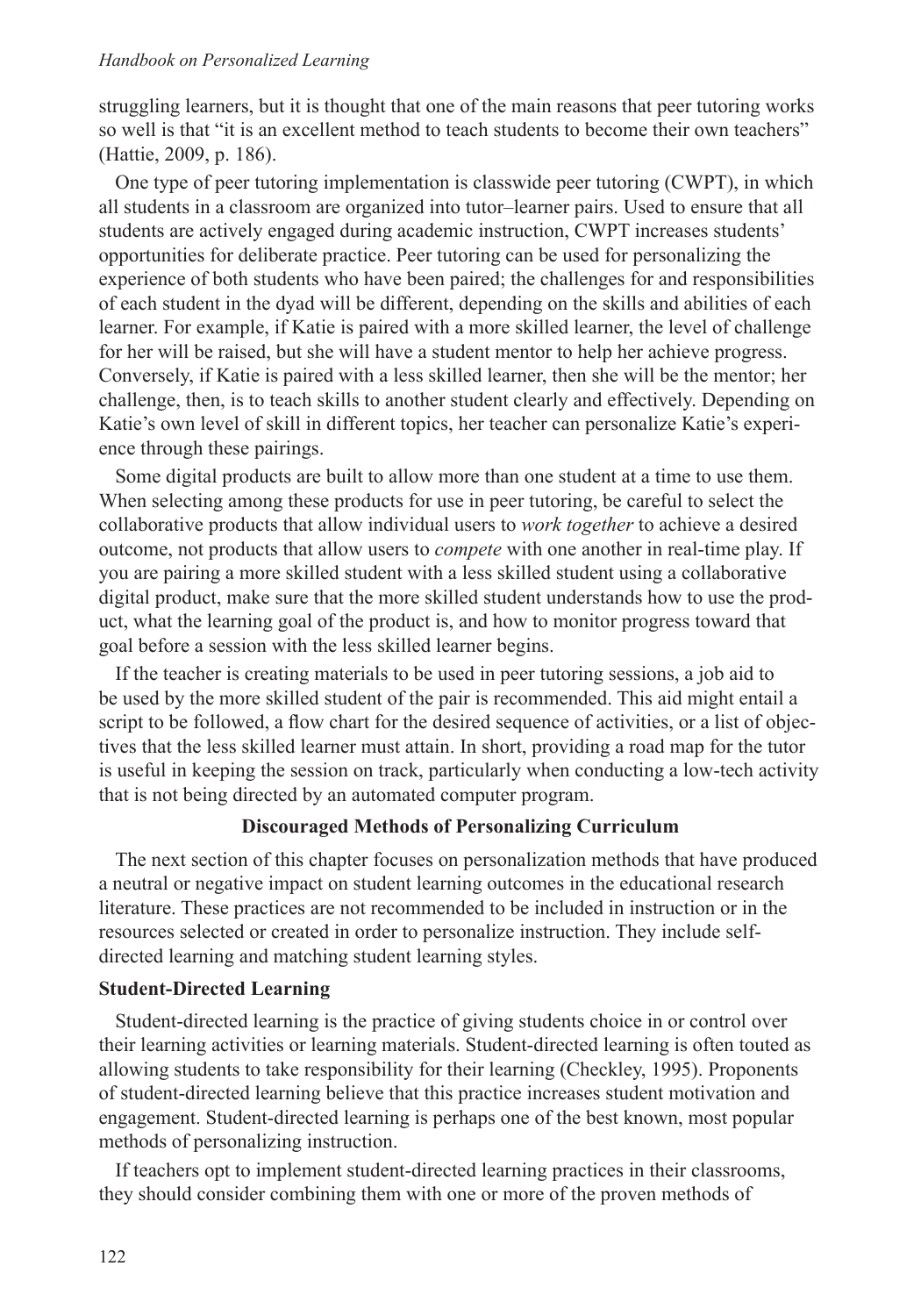personalization described earlier. The best practices of personalizing instruction can be implemented in a student-directed learning environment because they can be applied to any subject or topic that a student may select; they are subject agnostic.

# **Matching Student Learning Styles**

Matching learning styles is a controversial method of personalizing instruction. The philosophy behind learning styles is that different students have preferences for different ways of learning (including auditory, visual, tactile, and kinesthetic styles) and that academic achievement is improved when teaching takes these style preferences into account by matching resources to the preferred learning style. It is recommended that teachers DO NOT use products or create curricula that rely on a learning styles approach.

# **The Research Base of Proven Best Practices of Personalization**

Some methods of personalizing curriculum have been demonstrated to be far more effective than others in the empirical educational research. The following overview discusses the research undergirding the recommended best practices discussed earlier.

# **Goal Setting**

In goal setting, achievement is enhanced to the degree that students have challenging rather than "do your best" goals relative to their present competencies (Locke & Latham, 1990). Difficult goals are thought to be more effective because they direct students' atten-

tion to the most relevant behaviors to achieve the goals (see Chidester & Grigsby, 1984; Mento, Stell, & Karren, 1987; Tubbs, 1986; Wofford, Goodwin, & Premack, 1992; Wood, Mento, & Locke, 1987). Student commitment to the goals does not appear to be necessary for goal attain-

*In goal setting, achievement is enhanced to the degree that students have challenging rather than "do your best" goals relative to their present competencies.*

ment except in the case of special education students; with these students, explicit commitment to the goals makes a large difference (see Donovan & Radosevich, 1998; Klein, Wesson, Hollenbeck, & Ange, 1999).

Martin (2006) found that one effective method in achieving goals was to set "personal best" targets. Personal bests "primarily reflect a mastery orientation because it is selfreferenced and self-improvement based and yet holds a slice of performance orientation because the student competes with his or her own previous performance" (p. 816).

# **Feedback**

Feedback has consistently been shown to be "among the most powerful influences on achievement" (Hattie, 2009, p. 173). The most effective feedback is immediate, providing information about the response that the learner has just made, thus allowing that student to act on the feedback (see Malott & Trojan-Suarez, 2004; Miltenberger, 2008). Feedback for correct answers is known to be even more important than feedback for mistakes (see Kluger & DeNisi, 1996).

The effectiveness of feedback has been so compelling for such a long time that its use is now part of common practice in education. The research basis for using feedback goes back more than 45 years and has been demonstrated across a wide variety of settings and performances, from student academic achievement (e.g., Fink & Carnine, 1975; Martin, Pear, & Martin, 2002; Reichow & Wolery, 2011; Trap, Milner-Davis, Joseph, & Cooper,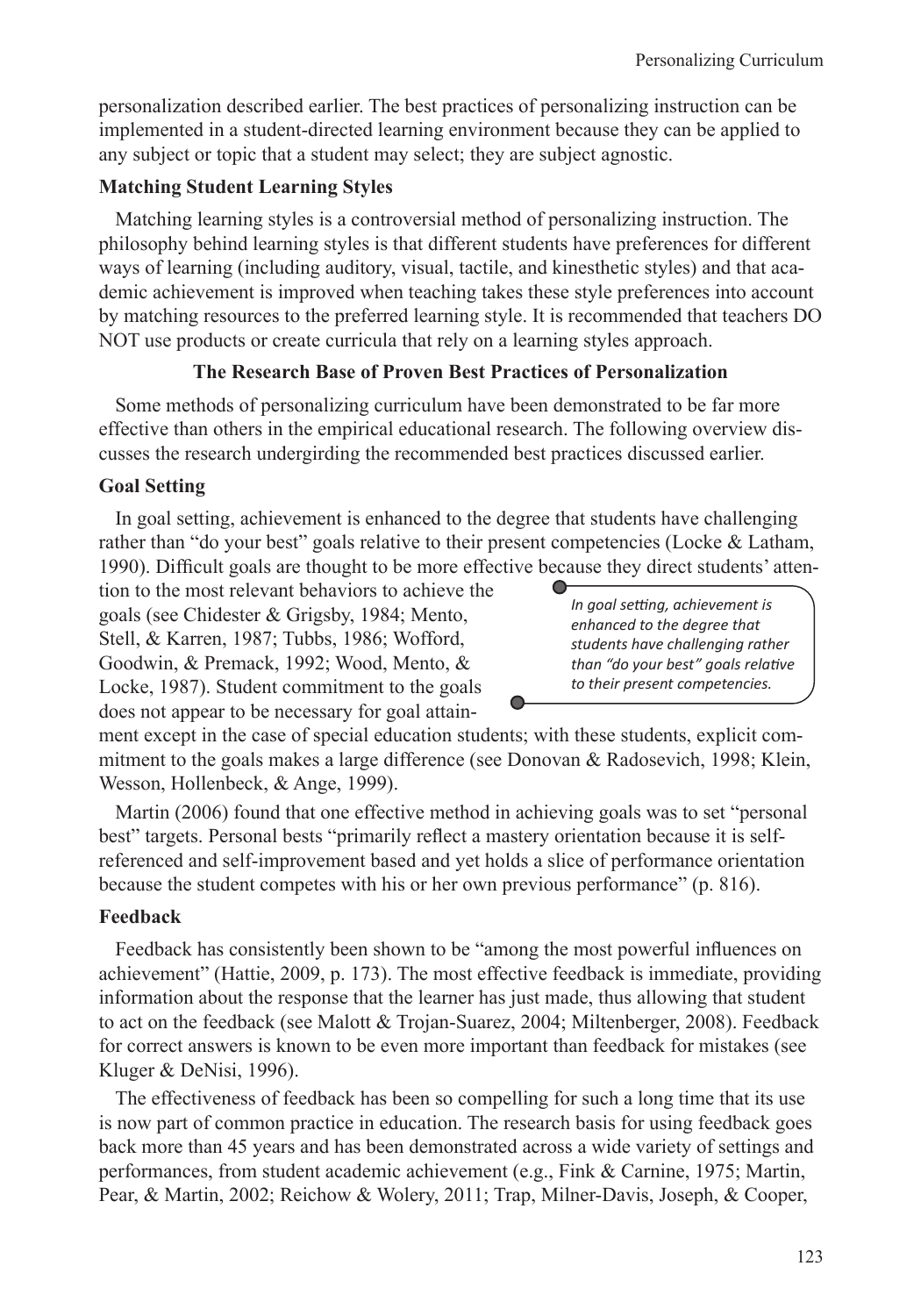1978; Van Houten, Morrison, Jarvis, & McDonald, 1974) and teacher behavior (e.g., Cossairt, Hall, & Hopkins, 1973; Harris, Bushell, Sherman, & Kane, 1975) to sports skills (e.g., Boyer, Miltenberger, Batsche, & Fogel, 2009; Brobst & Ward, 2002; Smith & Ward, 2006), flight training (e.g., Rantz, Dickinson, Sinclair, & Van Houten, 2009; Rantz & Van Houten, 2011), and more.

# **Periodic Formative Assessment**

In formative assessment, the feedback to the teacher accounts for its larger effect sizes than other typical teacher effects (Hattie, 2009). According to Beatty and Gerace (2008), the efficacy of formative assessment is strongly supported by empirical results (for which they cite Bell & Cowie, 2001; Black & Wiliam, 1998b, 2005; Sadler, 1989). Black and Wiliam (1998a), in particular, point out that "innovations which include strengthening the practice of formative assessment produce significant, and often substantial, learning gains" (p. 155) across ages, school subjects, and countries—gains "among the largest ever reported for educational interventions" (p. 155). Black (1998) and Stiggins (2002) suggest that formative assessment may help narrow the achievement gap between those learners who are low achieving from low-income areas and their counterparts in more affluent socioeconomic groups.

Mazur (1997) implemented technology-enhanced formative assessment with periodic questioning during his university lectures. Multiple-choice items were presented, the students selected the correct answers via student response devices, and Mazur conducted follow-up discussions to clarify misunderstandings. The proportion of students answering questions correctly always increased after the follow-up discussion. Furthermore, Mazur (2009) elaborated: "Data obtained in my class and in classes of colleagues worldwide, in a wide range of academic settings and a wide range of disciplines, show that learning gains nearly triple with an approach that focuses on the student and on interactive learning" (p. 51) through these formative assessment practices. Beatty and Gerace (2008) point out that Mazur's assertion is supported by quantitative evidence from use in undergraduate science courses across multiple topics (e.g., Hestenes, Wells, & Swackhamer, 1992; Smith et al., 2009).

When formative assessment data are evaluated according to evidence-based models, effect sizes are higher than when the data are evaluated just by teacher judgment. Furthermore, when these data are graphed so that patterns of progress can be observed visually, the effectiveness of formative assessment is even greater (see Fuchs & Fuchs, 1986).

# **Deliberate Practice**

Walker, Greenwood, Hart, and Carta (1994) point out that increasing the rate of correct academic responses until a mastery-based success criterion is met is critical for teachers to implement. The increasing of rates of deliberate practice is what Hattie (2009) refers to as the "common denominator" to many effective instructional methods, such as direct instruction, peer tutoring, mastery learning, and even feedback. High rates of deliberate practice provide the opportunity to improve accuracy in responding to mastery levels, but they also improve fluency, or accuracy plus speed, as in the case of precision teaching (e.g., see Lindsley, 1992). In addition, deliberate practice is likely to lead to long-term retention of learning (see Peladeau, Forget, & Gagne, 2003).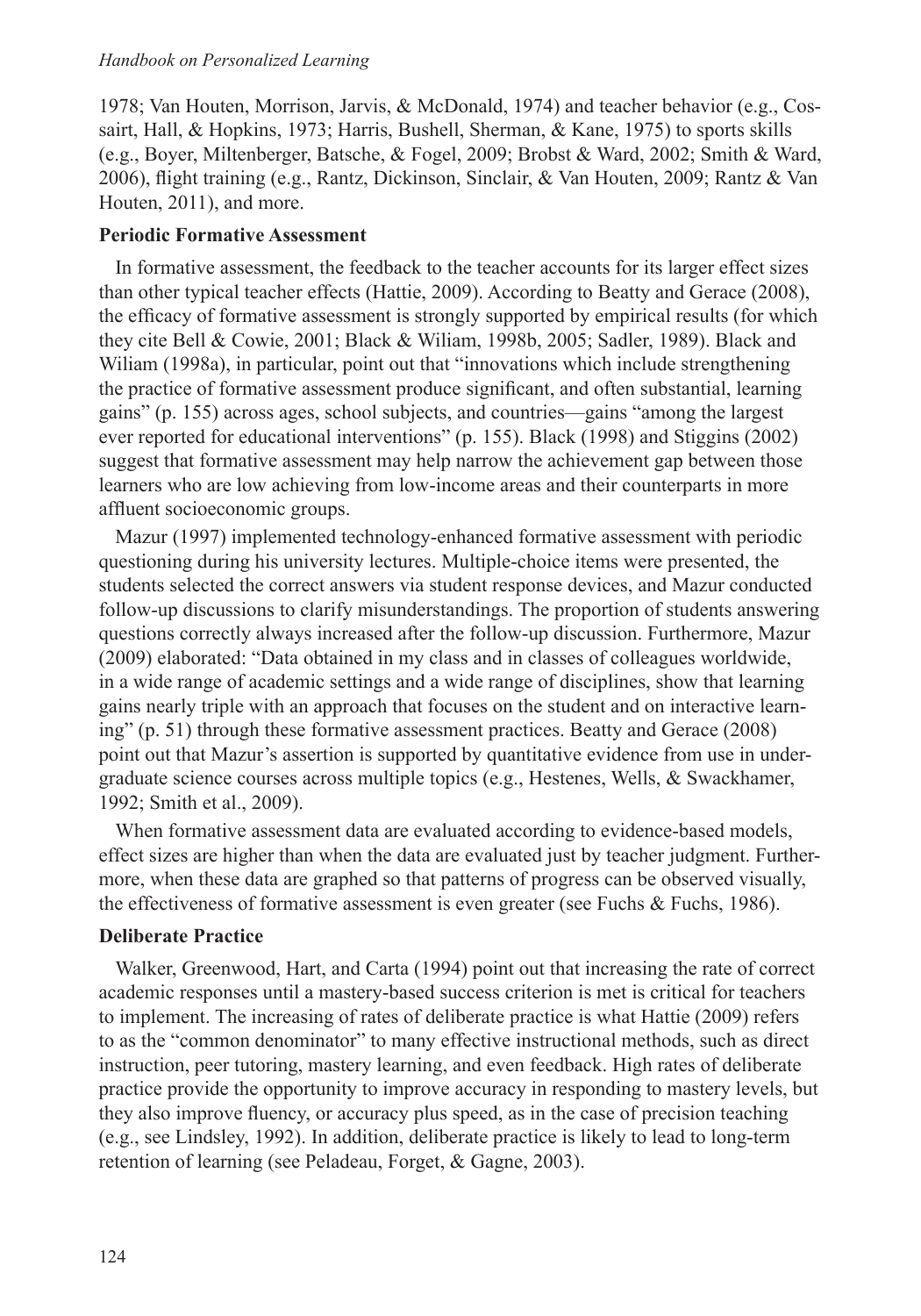Deliberate practice requires active responding. Classrooms that emphasize active responding during more than 50% of the allocated instruction time will produce higher academic gains (Greenwood et al., 1984). A number of strategies that increase the frequency of active student responding have demonstrated improvement in academic achievement (Narayan, Heward, Gardner, Courson, & Omness, 1990). These include CWPT (Cooke, Heron, & Heward, 1983; Delquadri, Greenwood, Whorton, Carta, & Hall, 1986), computer-assisted instruction (Balajthy, 1984; Stallard, 1982; Tudor & Bostow, 1991), self-directed learning (Kosiewicz, Hallahan, Lloyd, & Graves, 1982), use of response cards (Cooke et al., 1983; Heward et al., 1996; Munro & Stephenson, 2009), choral responding (Heward, Courson, & Narayan, 1989; Sindelar, Bursuck, & Halle, 1986), timed trials (Van Houten et al., 1974; Van Houten & Thompson, 1976), and guided lecture notes (Lovitt, Rudsit, Jenkins, Pious, & Benedetti, 1985). In all cases, the strategy is the same: increase active student responding. It is only the tactic used to increase the responding that varies.

# **Peer Tutoring**

The use of peers as co-teachers has been found to be quite powerful. The data supporting the effectiveness of peer tutoring are strong, dating back nearly 40 years. Hartley's (1977) meta-analysis of the effect of instructional method on mathematics achievement found that peer tutoring was the most effective method of those compared. Peer tutoring was most effective when used as a supplement to teacher instruction, and cross-age tutors were more effective than same-age or adult tutors. Phillips (1983) found that peer tutoring was more effective for students in the acquisition phase, rather than the maintenance phase, of learning and with clear success criteria as targets. Rohrbeck, Ginsburg-Block, Fantuzzo, and Miller (2003) found that peer tutoring that was more "student controlled," including student involvement in goal setting and monitoring performance, was more effective than when those aspects were controlled only by the teacher.

The effectiveness of CWPT has been demonstrated in studies of individual classrooms (e.g., Delquadri, Greenwood, Stretton, & Hall, 1983) and in longitudinal studies with as many as nine schools participating (e.g., Greenwood & Delquadri, 1995; Greenwood, Delquadri, & Hall, 1989). It has been shown to establish skills at a faster rate, provide better retention of what students learn, and make greater advances in student social competence "when using CWPT compared to such standard instructional methods as teacher– student discussion, lectures, seat work" and others (Greenwood, 1997, p. 55).

# **Discouraged Methods of Personalization**

Just as some methods of personalizing curriculum have been demonstrated effective in the empirical educational research, others have been shown to be less so. The following overview discusses the research undergirding the personalization strategies discussed earlier that are not recommended.

#### **Student Choice or Control Over Learning**

Available data do not support an effect on increased student learning outcomes of student-directed learning. In a meta-analysis from Niemiec, Sikorski, and Walberg (1996), a review of 24 studies examining learner control yielded an average effect size that was small and negative, suggesting that the average student is not helped academically by student choice and might even be better off without it. A second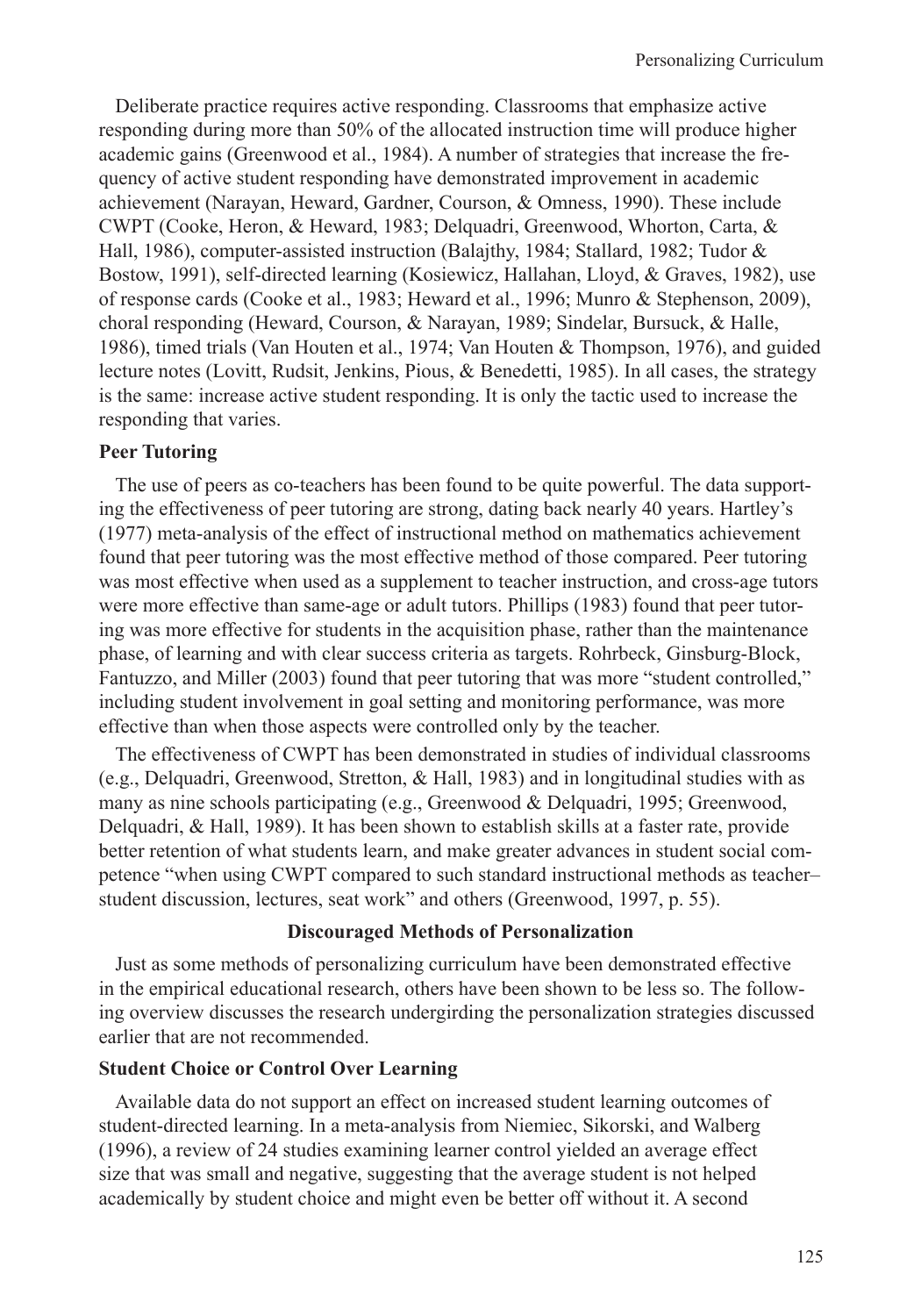meta-analysis of 41 studies, conducted by Patall, Cooper, and Robinson in 2008, showed that instructionally relevant student choice had no meaningful impact on task performance, intrinsic motivation, effort, or perceived self-competence.

# **Matching Student Learning Styles**

Pashler, McDaniel, Rohrer, and Bjork (2008) report that, when asked, people will report preferences for how information is presented to them but that there is "virtually no evidence" supporting the notion that teaching according to those preferences impacts achievement. Similarly, in an extensive literature review, Coffield, Moseley, Hall, and Ecclestone (2004) point out that although learning styles has an intuitive appeal "in the idea that teachers and course designers should pay closer attention to students' learning styles," (p. 1) the available research does not support this approach in increasing achievement. In fact, Coffield et al. suggest that there is potential for the allocation of a learning style to turn into a "learning handicap" (p. 134) because learners fail to become competent with all styles of presentation. Some have proposed that matching learning styles may not help typically developing children but may be appropriate for children with learning disabilities, a hypothesis that was popular in the 1970s. Here too, however, the data do not support this notion (see Arter & Jenkins, 1979).

# **Action Principles for States, Districts, and Schools**

The action items below recommend the building of a statewide, shared digital product repository and library and the creation of an online educator community.

# **Action Principles for States**

- a. Create an online repository in which statewide educators can list and link to the digital products they use. Resources should be tagged according to which personalization methods they include and can be categorized according to the methods used, subject, alignment to Common Core State Standards, and so on.
- b. Create an online repository in which statewide educators can store and share their self-created content resources; resources should be tagged according to which personalization methods they include and can be categorized according to the methods they use; they can also be organized by district or school.
- c. Create an online portal that allows teachers to communicate with each other and provide peer reviews of teacher-created content (Wiggins, 1996, 1997). Establishing this portal at the state level increases the probability of teachers finding peers who are tackling similar student personalization challenges, particularly in less commonly offered courses. This online portal should establish standardized criteria by which teachers can evaluate each other's content.

# **Action Principles for Districts**

- a. Provide training to member schools on how to evaluate digital products for personalization methods, and processes for tagging and categorizing those products according to the categories in the statewide digital repository.
- b. Provide training to member schools on how to create curriculum resources that include effective personalization methods. Also train on processes for tagging and categorizing those products.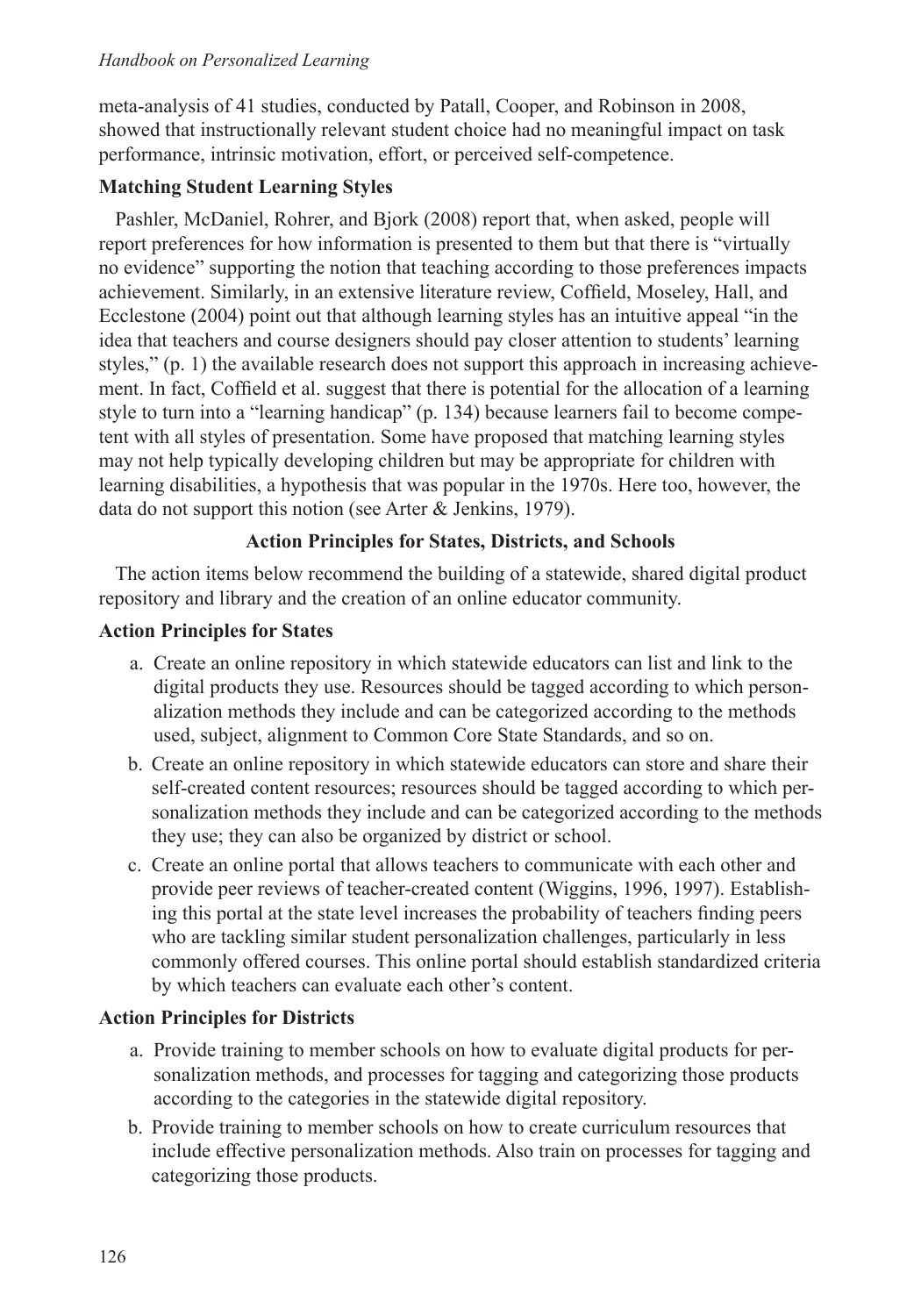c. Train member schools in how to conduct consistent, criterion-based peer reviews, thus saving individual schools from having to reinvent the wheel by conducting these trainings themselves. Provide a floating expert to visit schools for ad hoc teacher training.

# **Action Principles for Schools**

- a. Create a folder in the statewide repository that includes a list of or links to the digital products that are owned or licensed by the individual school and available for immediate use by that school's teachers.
- b. Add teachers' self-created resources to the school's folder in the statewide repository, tagging them appropriately.
- c. Provide guidance for following a process to vet teacher-created resources.

# **References**

- Arter, J. A., & Jenkins, J. A. (1979). Differential diagnosis-prescriptive teaching: A critical appraisal. *Review of Educational Research, 49*(4), 517–555.
- Balajthy, E. (1984). Using student-constructed questions to encourage active reading. *Journal of Reading, 27*(5), 408–411.
- Beatty, I. D., & Gerace, W. J. (2008). Technology-enhanced formative assessment: A researchbased pedagogy for teaching science with classroom response technology. *Journal of Science Education and Technology, 18*(2), 146–162.
- Bell, B., & Cowie, B. (2001). The characteristics of formative assessment in science education. *Science Education, 85*(5), 536–553.
- Black, P. (1998). Formative assessment: Raising standards inside the classroom. *School Science Review, 80*(291), 39–46.
- Black, P., & Wiliam, D. (1998a). Assessment and classroom learning. *Assessment in Education: Principles, Policy, and Practice, 5*(1), 7–74.
- Black, P., & Wiliam, D. (1998b). Inside the black box: Raising standards through classroom assessment. *Phi Delta Kappan, 80*(2), 139–148.
- Black, P., & Wiliam, D. (2005). Developing a theory of formative assessment. In J. Gardner (Ed.), *Assessment and Learning* (pp. 81–100). London, UK: Sage.
- Boyer, E., Miltenberger, R. G., Batsche, C., & Fogel, V. (2009). Video modeling by experts with video feedback to enhance gymnastics skills. *Journal of Applied Behavior Analysis, 42*(4), 855–860.
- Brobst, B., & Ward, P. (2002). Effects of public posting, goal setting, and oral feedback on the skills of female soccer players. *Journal of Applied Behavior Analysis, 35*(3), 247–257.
- Checkley, K. (1995). Student-directed learning: Balancing student choice and curriculum goals. *Student Directed Learning, 37*(9), 1–8.
- Chidester, T. R., & Grigsby, W. C. (1984). A meta-analysis of the goal setting–performance literature. In J. A. Pearce II & R. B. Robinson, Jr. (Eds.), *Academy of Management Proceedings* (pp. 202–206). Boston, MA: Academy of Management.
- Coffield, F., Moseley, D., Hall, E., & Ecclestone, K. (2004). *Learning styles and pedagogy in post-16 learning: A systematic and critical review*. London, UK: Learning and Skills Research Centre.
- Cooke, N. L., Heron, T. E., & Heward, W. L. (1983). *Setting up classwide peer tutoring programs in the primary grades*. Columbus, OH: Special Press.
- Cossairt, A., Hall, R. V., & Hopkins, B. L. (1973). The effects of experimenter's instructions, feedback, and praise on teacher praise and student attending behavior. *Journal of Applied Behavior Analysis, 6*(1), 89–100.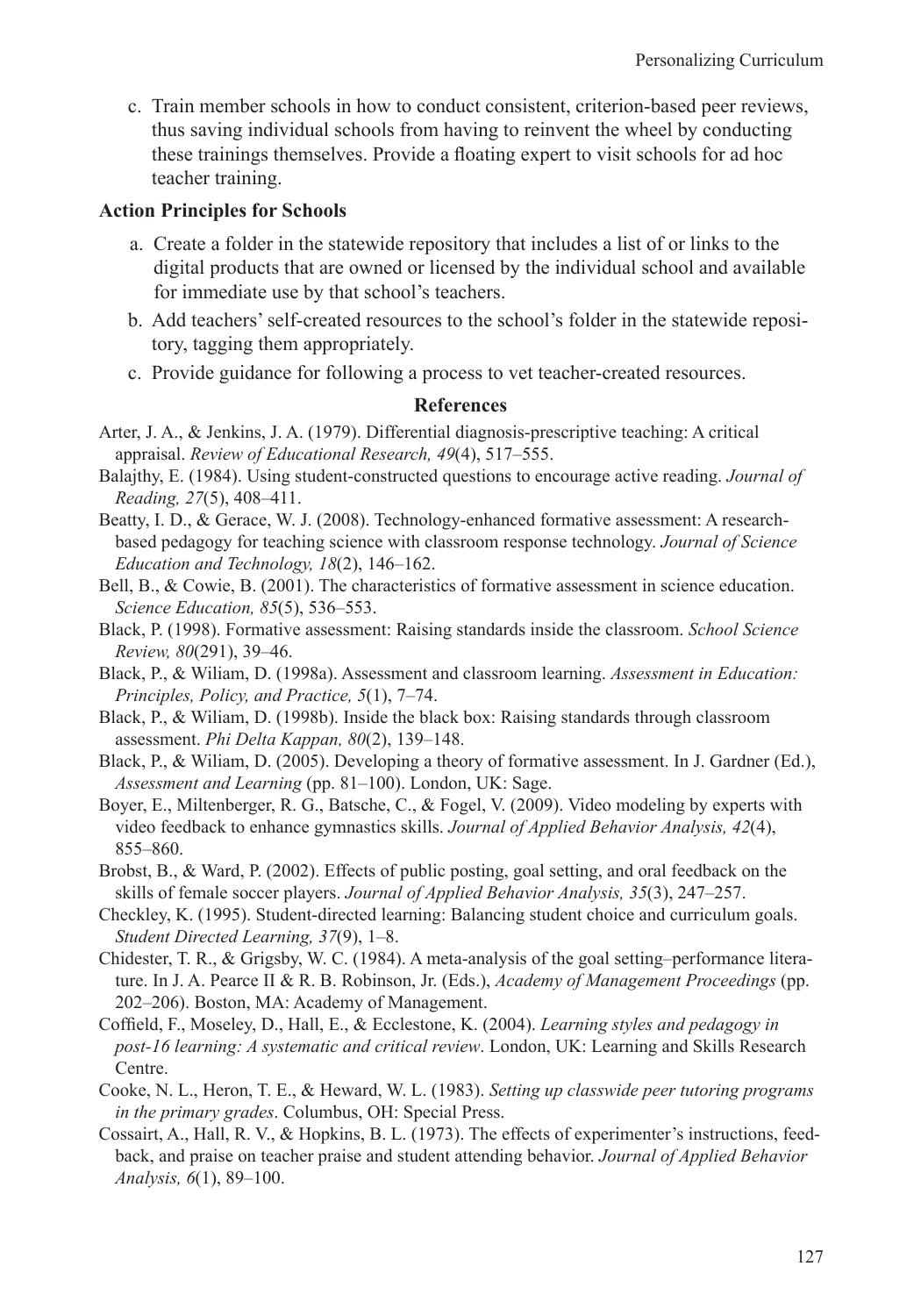- Delquadri, J., Greenwood, C. R., Stretton, K., & Hall, R. V. (1983). The peer tutoring game: A classroom procedure for increasing opportunity to respond and spelling performance. *Education and Treatment of Children, 6*, 225–239.
- Delquadri, J., Greenwood, C. R., Whorton, D., Carta, J. J., & Hall, R. V. (1986). Classwide peer tutoring. *Exceptional Children, 52*(6), 532–542.
- Donovan, J. J., & Radosevich, D. J. (1998). The moderating role of goal commitment on the goal difficulty–performance relationship: A meta-analytic review and critical reanalysis. *Journal of Applied Psychology, 83*(2), 308–315.
- Fink, W. T., & Carnine, D. W. (1975). Control of arithmetic errors using informational feedback and graphing. *Journal of Applied Behavior Analysis, 8*(4), 461.
- Fuchs, L. S., & Fuchs, D. (1986). Effects of systematic formative evaluation: A meta-analysis. *Exceptional Children, 53*(3), 199–208.
- Greenwood, C. R. (1997). ClassWide Peer Tutoring. *Behavior and Social Issues, 7*(1), 53–57.
- Greenwood, C. R., & Delquadri, J. C. (1995). ClassWide Peer Tutoring and the prevention of school failure. *Preventing School Failure, 39*(4), 21–25.
- Greenwood, C. R., Delquadri, J. C., & Hall, R. V. (1984). Opportunity to respond and student academic performance. In W. L. Heward, T. E. Heron, D. S. Hill, & J. Trap-Porter (Eds.), *Focus on behavior analysis in education* (pp. 58–88). Columbus, OH: Charles E. Merrill.
- Greenwood, C. R., Delquadri, J. C., & Hall, R. V. (1989). Longitudinal effects of ClassWide Peer Tutoring. *Journal of Educational Psychology, 81*(3), 371–383.
- Harris, V. W., Bushell, D., Jr., Sherman, J. A., & Kane, J. F. (1975). Instructions, feedback, praise, bonus payments, and teacher behavior. *Journal of Applied Behavior Analysis, 8*, 462.
- Hartley, S. S. (1977). *Meta-analysis of the effects of individually paced instruction in mathematics* (Unpublished doctoral dissertation). University of Colorado, Boulder, CO.
- Hattie, J. A. C. (2009). *Visible learning: A synthesis of over 800 meta-analyses relating to achievement*. New York, NY: Routledge.
- Hestenes, D., Wells, M., & Swackhamer, G. (1992). Force concept inventory. *Physics Teacher, 30*(3), 141–158.
- Heward, W. L., Courson, F. H., & Narayan, J. S. (1989). Using choral responding to increase active student response during group instruction. *Teaching Exceptional Children, 21*(3), 72–75.
- Heward, W. L., Gardener, R., Cavanaugh, R. A., Courson, F. H., Grossi, T. A., & Barbetta, P. M. (1996). Everyone participates in this class: Using response cards to increase active student response. *Teaching Exceptional Children, 28*(2), 4–10.
- Klein, H. J., Wesson, M. J., Hollenbeck, J. R., & Ange, B. J. (1999). Goal commitment and the goal-setting process: Conceptual clarification and empirical synthesis. *Journal of Applied Psychology, 84*(6), 885–896.
- Kluger, A. N., & DeNisi, A. (1996). The effects of feedback interventions on performance: A historical review, a meta-analysis, and a preliminary feedback intervention theory. *Psychological Bulletin, 110*(2), 254.
- Kosiewicz, M. M., Hallahan, D. P., Lloyd, J., & Graves, A. W. (1982). Effects of self-instruction and self-correction procedures on handwriting performance. *Learning Disability Quarterly, 5,* 72–75.
- Lindsley, O. R. (1992). Precision teaching: Discoveries and effects. *Journal of Applied Behavior Analysis, 25*(1), 51–57.
- Locke, E. A., & Latham, G. P. (1990). *A theory of goal setting and task performance*. Englewood Cliffs, NJ: Prentice Hall.
- Lovitt, T., Rudsit, J., Jenkins, J., Pious, C., & Benedetti, D. (1985). Two methods of adapting science material for learning disabled and regular seventh graders. *Learning Disabilities Quarterly, 8*(4), 275–285.
- Malott, R., & Trojan-Suarez, E. (2004). *Principles of behaviour.* Englewood Cliffs, NJ: Pearson Prentice Hall.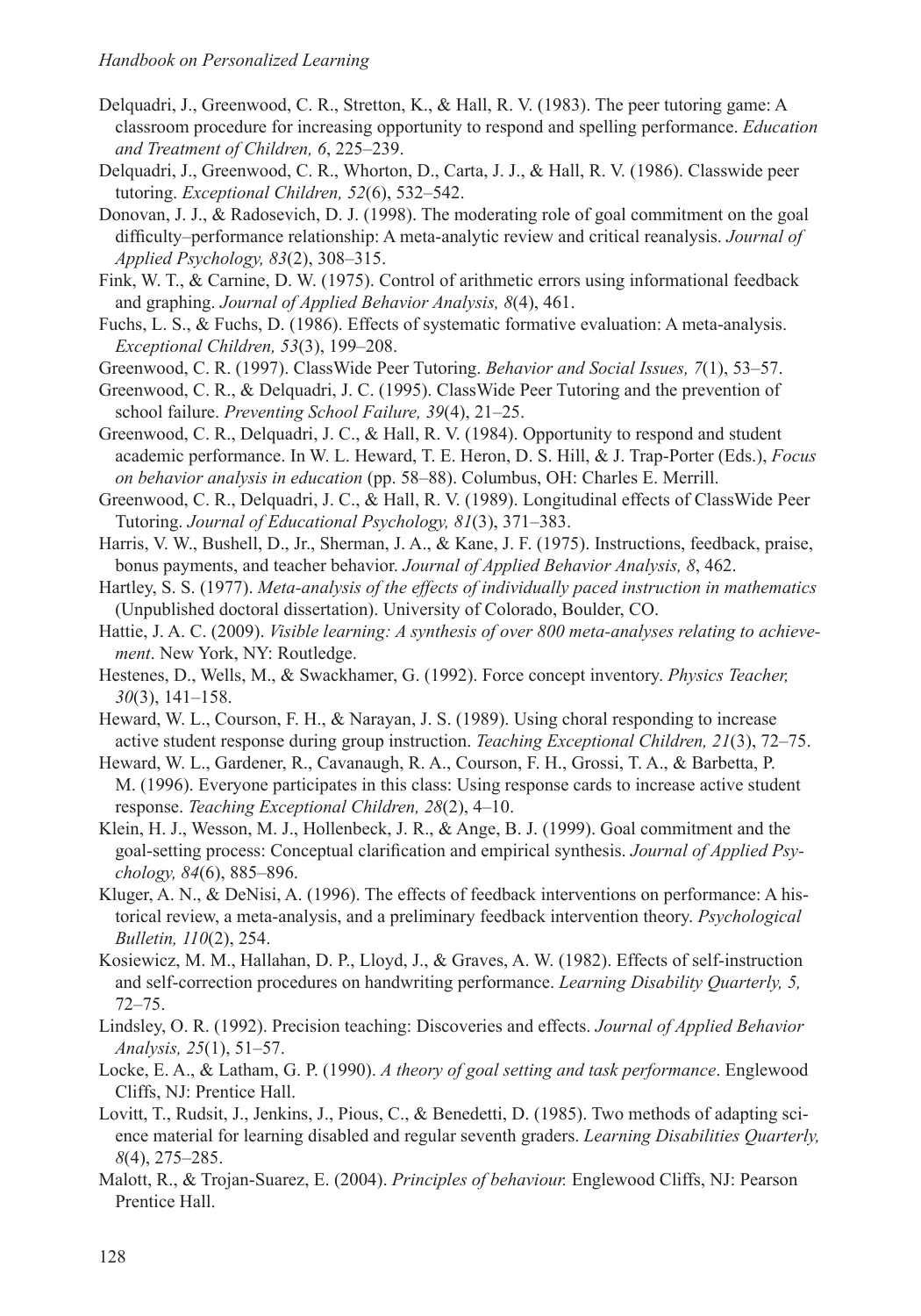- Martin, A. J. (2006). Personal bests (PBs): A proposed multidimensional model and empirical analysis. *British Journal of Educational Psychology, 76*(4), 803–825.
- Martin, T. L., Pear, J. J., & Martin, G. L. (2002). Feedback and its effectiveness in a computeraided personalized system of instruction course. *Journal of Applied Behavior Analysis, 35*(4), 427–430.
- Mazur, E. (1997). *Peer instruction: A user's manual*. Upper Saddle River, NJ: Prentice Hall.
- Mazur, E. (2009). Farewell, lecture? *Science, 323*(5910), 50–51.
- Mento, A. J., Stell, R. P., & Karren, R. J. (1987). A meta-analytic study of the effects of goal setting on task performance: 1966–1984. *Organizational Behavior and Human Decision Processes, 39*(1), 52–83.
- Miltenberger, R. (2008). *Behaviour modification*. Belmont, CA: Wadsworth.
- Munro, D. W., & Stephenson, J. (2009). The effects of response cards on student and teacher behavior during vocabulary instruction. *Journal of Applied Behavior Analysis, 42*(4), 795–800.
- Narayan, J. S., Heward, W. L., Gardner III, R., Courson, F. H., & Omness, C. K. (1990). Using response cards to increase student participation in an elementary classroom. *Journal of Applied Behavior Analysis, 23*(4), 483–490.
- Niemiec, R. P., Sikorski, C., & Walberg, H. J. (1996). Learner-control effects: A review of reviews and a meta-analysis. *Journal of Educational Computing Research, 15*(2), 157–174.
- Pashler, H., McDaniel, M., Rohrer, D., & Bjork, R. (2008). Learning styles: Concepts and evidence. *Psychological Science in the Public Interest, 9*(3), 105–119.
- Patall, E. A., Cooper, H. M., & Robinson, J. C. (2008). The effects of choice on intrinsic motivation and related outcomes: A meta-analysis of research findings. *Psychological Bulletin, 134*(2), 270–300.
- Peladeau, N., Forget, J., & Gagne, F. (2003). Effect of paced and unpaced practice on skill application and retention: How much is enough? *American Educational Research Journal, 40*(3), 769–801.
- Phillips, G. W. (1983). *Learning the conservation concept: A meta-analysis* (Unpublished doctoral dissertation). University of Kentucky, Lexington, KY.
- Rantz, W. G., Dickinson, A. M., Sinclair, G. A., & Van Houten, R. (2009). The effect of feedback on the accuracy of checklist completion during instrument flight training. *Journal of Applied Behavior Analysis, 42*(3), 497–509.
- Rantz, W. G., & Van Houten, R. (2011). A feedback intervention to increase digital and paper checklist performance in technically advanced aircraft simulation. *Journal of Applied Behavior Analysis, 44*(1), 145–150.
- Reichow, B., & Wolery, M. (2011). Comparison of progressive prompt delay with and without instructive feedback. *Journal of Applied Behavior Analysis, 44*(2), 327–340.
- Rohrbeck, C. A., Ginsburg-Block, M. D., Fantuzzo, J. W., & Miller, T. R. (2003). Peer-assisted learning interventions with elementary school studies: A meta-analytic review. *Journal of Educational Psychology, 95*(2), 240–257.
- Sadler, R. (1989). Formative assessment and the design of instructional systems. *Instructional Science, 18*(2), 119–144.
- Sindelar, P. T., Bursuck, W. D., & Halle, J. W. (1986). The effects of two variations of teacher questioning on student performance. *Education and Treatment of Children, 9*, 56–66.
- Smith, M. K., Wood, W. B., Adams, W. K., Wieman, C., Knight, J. K., Guild, N., & Su, T. T. (2009). Why peer discussion improves student performance on in-class concept questions. *Science, 323*(5910), 122–124.
- Smith S. L., & Ward, P. (2006). Behavioral interventions to improve performance in collegiate football. *Journal of Applied Behavior Analysis, 39*(3), 385–391.
- Socrative, Inc. (2015). *Socrative Student* (Version 2.2.0) [Mobile Application Software]. Retrieved from https://itunes.apple.com